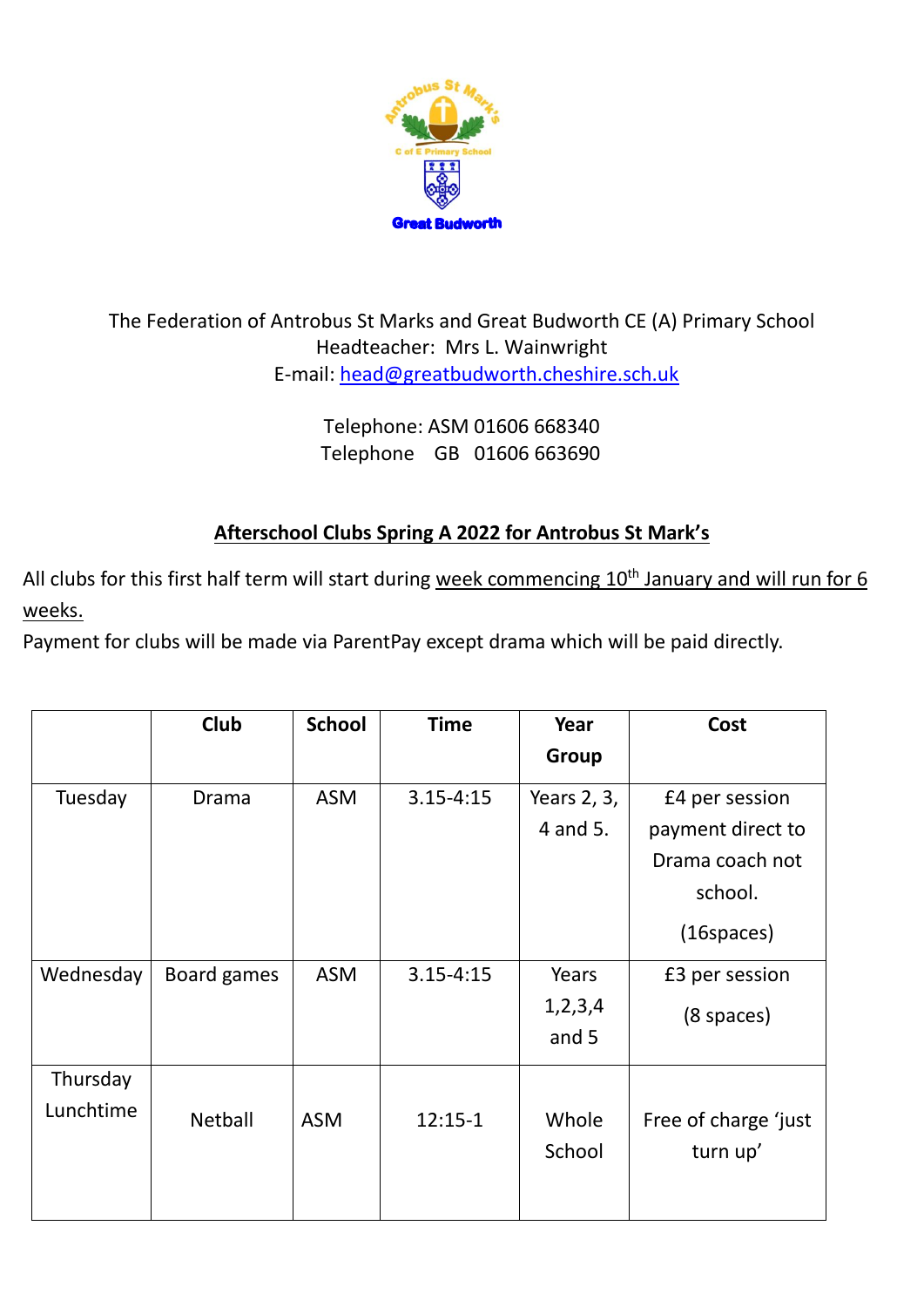| Thursday | Hand ball,  | <b>ASM</b> | $3.15 - 4:15$ | Years 2,   | £3 per session |
|----------|-------------|------------|---------------|------------|----------------|
|          | dodge ball, |            |               | 3,4 and 5. |                |
|          | bench ball  |            |               |            |                |
|          |             |            |               |            |                |

Please complete the attached form to indicate which clubs your child would like to participate

in.

Places will be allocated on a *"first come first served"* basis.

## **Afterschool Clubs**

Child's name \_\_\_\_\_\_\_\_\_\_\_\_\_\_\_\_\_\_\_\_\_\_\_\_\_\_\_\_\_\_\_\_\_\_\_\_\_\_\_\_\_\_\_\_\_\_\_\_\_\_\_\_\_\_\_\_

Class\_\_\_\_\_\_\_\_\_\_\_\_\_\_\_\_\_\_\_\_\_\_\_\_\_\_\_\_ School \_\_\_\_\_\_\_\_\_\_\_\_\_\_\_\_\_\_\_\_\_\_\_\_\_\_\_

My child would like to participate in the following clubs:

|           | Club         | <b>School</b> | <b>Time</b>   | Year          | Cost     | My child would |
|-----------|--------------|---------------|---------------|---------------|----------|----------------|
|           |              |               |               | Group         |          | like to attend |
|           |              |               |               |               |          | (Please tick)  |
| Tuesday   | Drama        | <b>ASM</b>    | $3.15 - 4:15$ | Years 2,      | £4 per   |                |
|           |              |               |               | $3, 4$ and    | session  |                |
|           |              |               |               | 5.            | Payment  |                |
|           |              |               |               |               | to coach |                |
| Wednesday | <b>Board</b> | <b>ASM</b>    | $3.15 - 4:15$ | Years         | £3 per   |                |
|           | Games        |               |               | 1, 2, 3, 4, 5 | session  |                |
| Thursday  | Hand ball,   | <b>ASM</b>    | $3.15 - 4:15$ | Years         | £3 per   |                |
|           | dodge        |               |               | 2,3,4         | session  |                |
|           | ball,        |               |               | and $5.$      |          |                |
|           | bench ball   |               |               |               |          |                |

Parent's signature \_\_\_\_\_\_\_\_\_\_\_\_\_\_\_\_\_\_\_\_\_\_\_\_\_\_\_\_\_\_\_